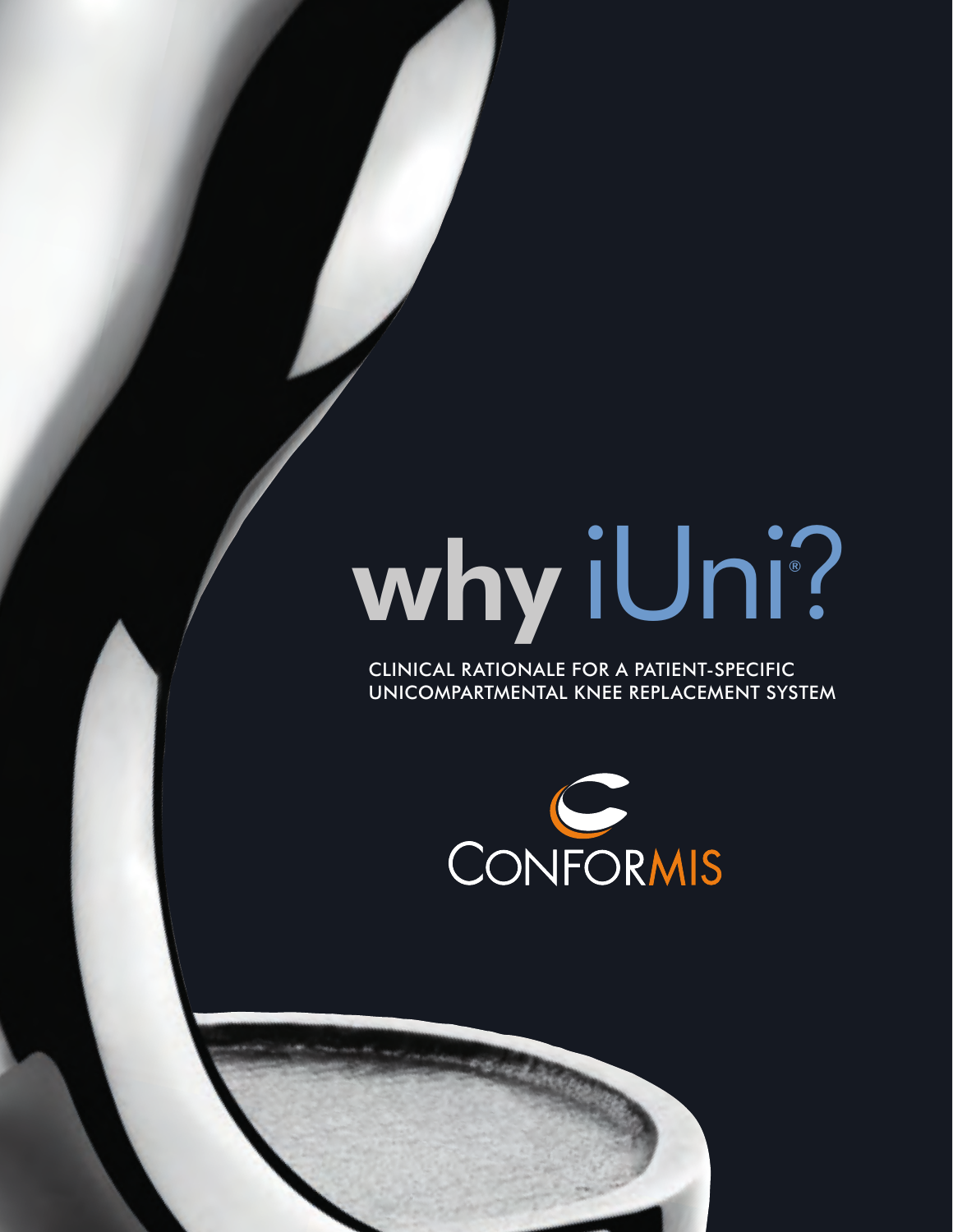# Key elements needed for a successful UKA: **The right patient, a highly reproducible procedure, and the right implant.**

#### UKA can have favorable results vs. off-the-shelf TKA

#### Better function and ROM

UKA patients have better range of motion and function.<sup>1</sup> PKR tibial axial rotation is comparable to native knees, while TKR knees show a significant difference.<sup>2</sup>

PKR patients have fewer problems bending their knee.<sup>3</sup>

#### Patients prefer their PKR

In a study of 23 bilateral patients, >50% prefer their PKR implant to their TKR; none preferred their TKR.<sup>4</sup>

In another study of 23 bilateral cases, patients reported PKR implants provide better early flexion, higher ROM and a more natural feel.<sup>5</sup>

#### Survivorship can be comparable

PKR patients have better early function and maintain those advantages at 15 years vs. TKR, with no disadvantage on durability.<sup>6</sup>

In a prospective study of 62 consecutive fixed bearing PKR procedures, survivorship was at 98% after 10 years?

#### UKA can require revision

Recent results from national registries and other multi-center studies reporting on causes of revision from over 6,500 primary fixed bearing UKA.



| <b>Disease Progression</b> | 14-50% (Range) |
|----------------------------|----------------|
| Implant loosening          | $25 - 48%$     |
| Pain                       | $NS-24%$       |
| Poly wear                  | $2 - 21%$      |

- Other
- Poly wear
- Pain
- Disease Progression
- **•** Loosening

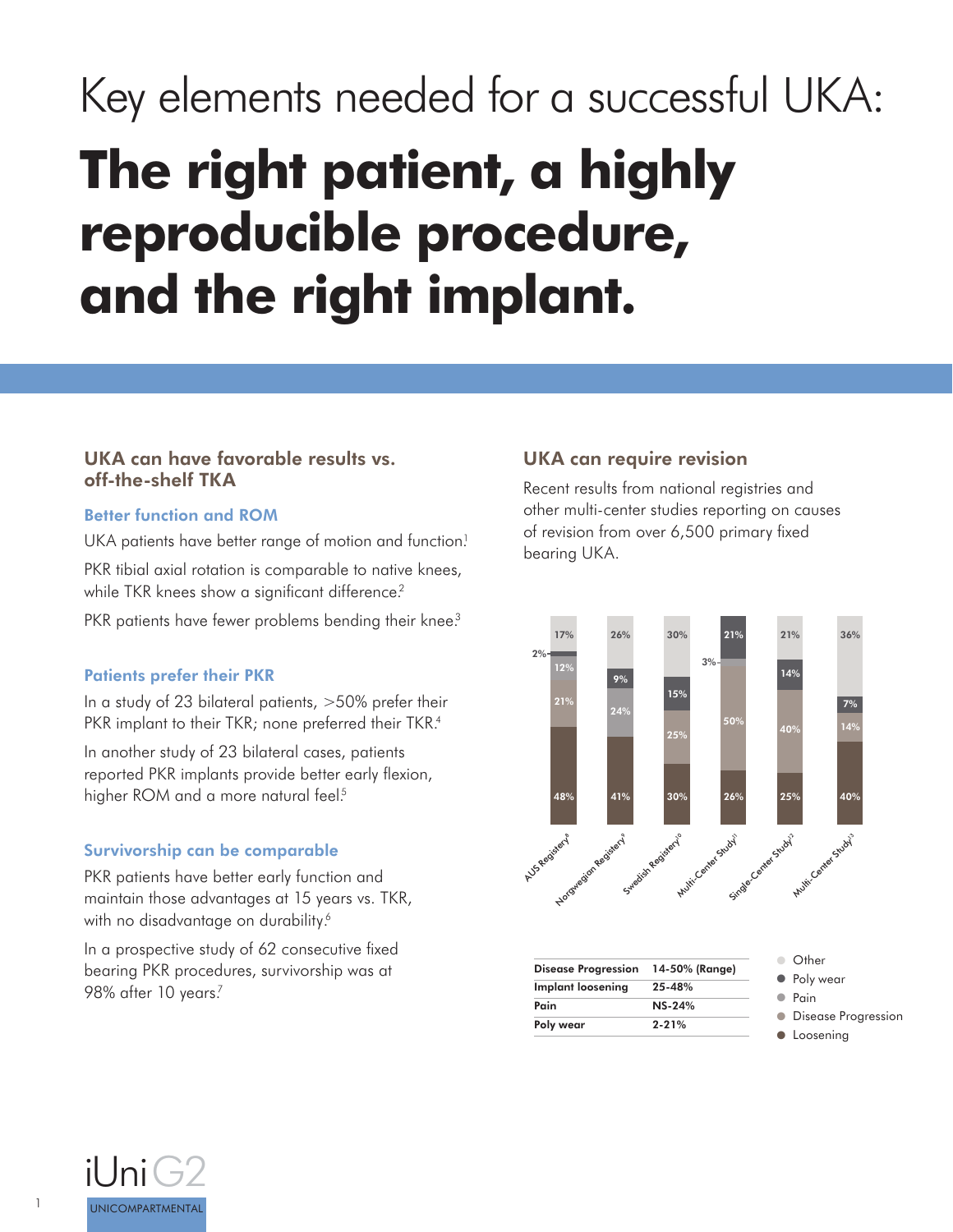The right UKA implant system must maximize the chance of procedural success and must minimize the chance of failure.

#### Key drivers of a successful UKA procedure

#### Preventing failure from implant loosening and subsidence

#### Preventing malpositioned components and malaligned (varus/valgus) tibial resections

24% of loosening is attributed to femoral and tibial component malposition or malaligned tibial resections.14

#### Maximizing tibial coverage

Poor tibial coverage, i.e. underhang, has been attributed to increased risk of tibial component loosening and subsidence.<sup>15</sup>

#### Preventing residual pain

#### Minimizing tibial overhang

≥3mm of tibial overhang significantly increases risk for residual pain. In addition, overhang can result in putting increased stress on the MCL.16

#### Preventing patella track impingement

Studies have reported 28% of patients have patella impingement and increased pain while on stairs and rising from chairs.<sup>17</sup>





*Off-the-shelf UKA system ConforMIS iUni G2*

#### Minimizing disease progression and poly wear

#### Achieving proper mechanical axis alignment

Studies have reported that 'slightly under-corrected' UKAs result in less long-term progression of disease and poly wear.<sup>18</sup>

#### Achieving optimal function

#### Optimizing joint function and knee kinematics

It has been proposed that preservation of the joint line and the sagittal J-curve provide opportunity to preserve normal joint function, with potential to result in more normal knee kinematics<sup>19</sup>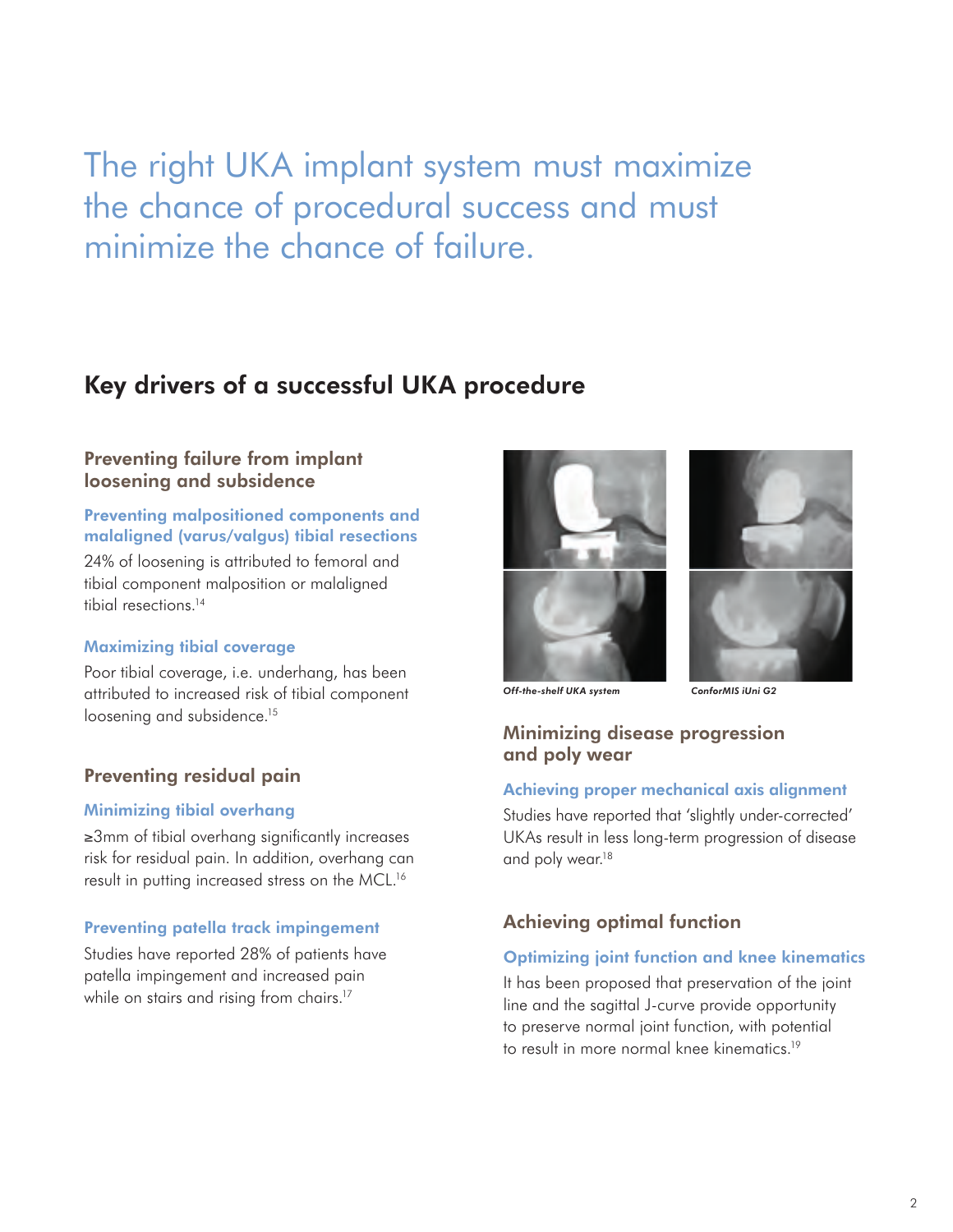## **Importance of tibial fit**

#### Impact of Tibial Overhang

#### Overhang of ≥3mm has been shown to be clinically significant

- A study of 160 Oxford UKR patients demonstrated at 5 years post-surgery that 9% of patients have major overhang  $(\geq 3$ mm) and significantly worse Oxford knee scores and pain scores.<sup>15</sup>
- In a study with six cadavers, researchers identified that tibial trays with  $\geq 3$ mm of anterior overhang result in significantly higher loads on the MCL.<sup>16</sup>

### **9% of patients have** ≥**3mm overhang**

with significantly worse *knee and pain scores15*

#### iUni G2 solution: Unparalleled tibial fit

#### Key design features Implant profiles are patientmatched to provide >95% tibial coverage $^{20}$ Designed to sit within<br>≈1mm of cortical rim ≈1mm of cortical rim without overhang Tibial resection set at 90º vs. mechanical axis Design set near tibial spine for large contact area

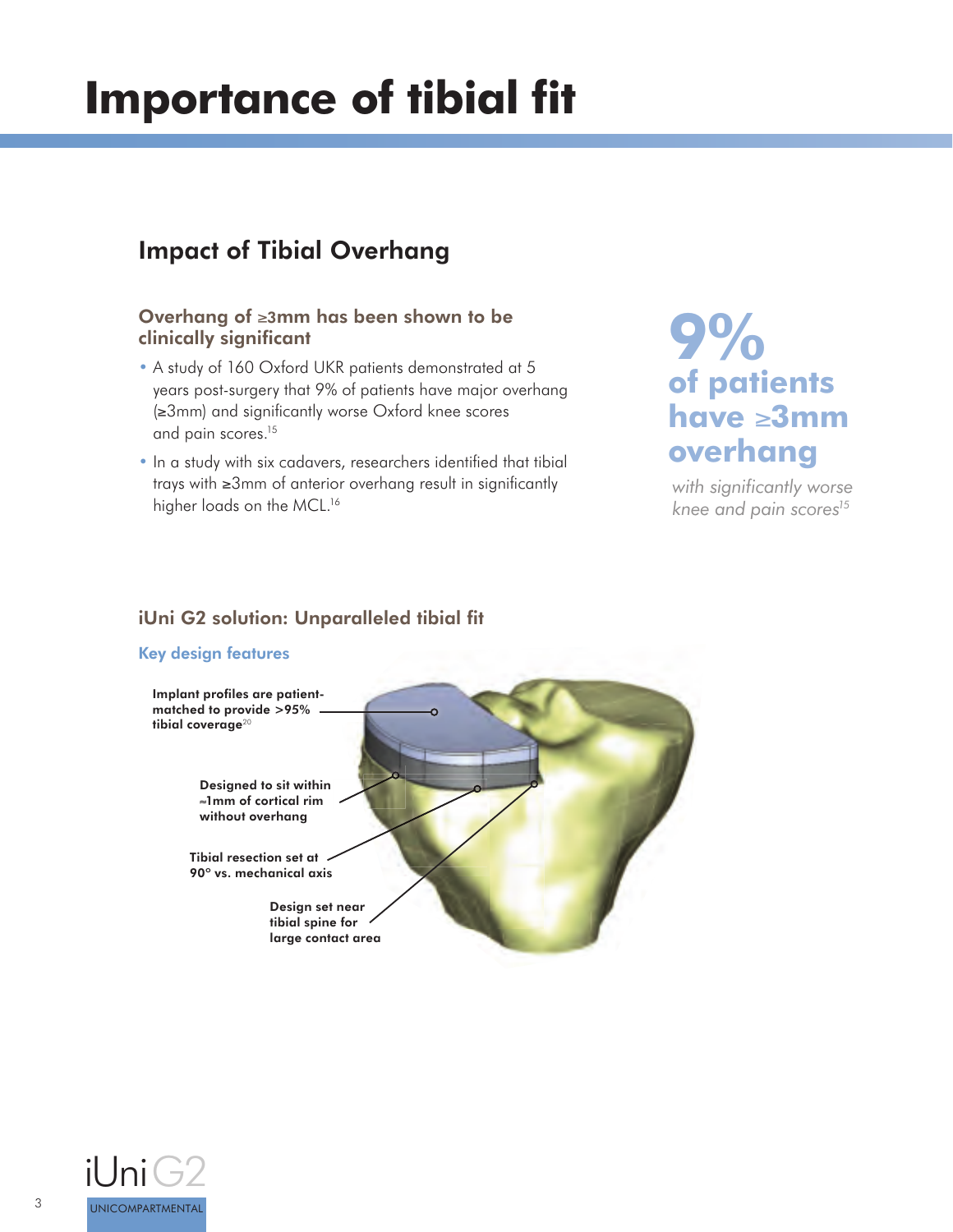#### Impact of Tibial Underhang

#### Multiple publications have associated underhang with tibial loosening and subsidence

- Chau, et al., stated in UKA that "…concern with an under-hanging tray is that the load is transmitted primarily through the relatively weak cancellous rather than the stronger cortical bone. This may increase the risk of tibial component subsidence and loosening."15
- Swienckowski, et al., stated that in UKA "…cortical support is essential for the tibial components to avoid subsidence."21
- Fitzpatrick, et al., in a comparison of UKA designs, stated that "Unicompartmental components [have] less cortical bone available to the implant, increasing the risk of subsidence and overhang."22

#### iUni G2 solution: Optimal coverage

#### Key design features

- Each tibial tray and poly is created specifically for each patient
- Designed for optimal fit



Off-the-shelf size options $^{23}$ Size 5 in bold



ConforMIS iUni G2<sup>23</sup>

Highlighted area in pink represents 1.5mm cortical rim thickness<sup>22</sup>

#### Off-the-shelf UKA offers limited options



*Off-the-shelf UKA system*

#### **Typical configurations**

- Offered in a single shape
- Come in a set range of sizes
- Surgeon may need to prioritize either A/P or M/L fit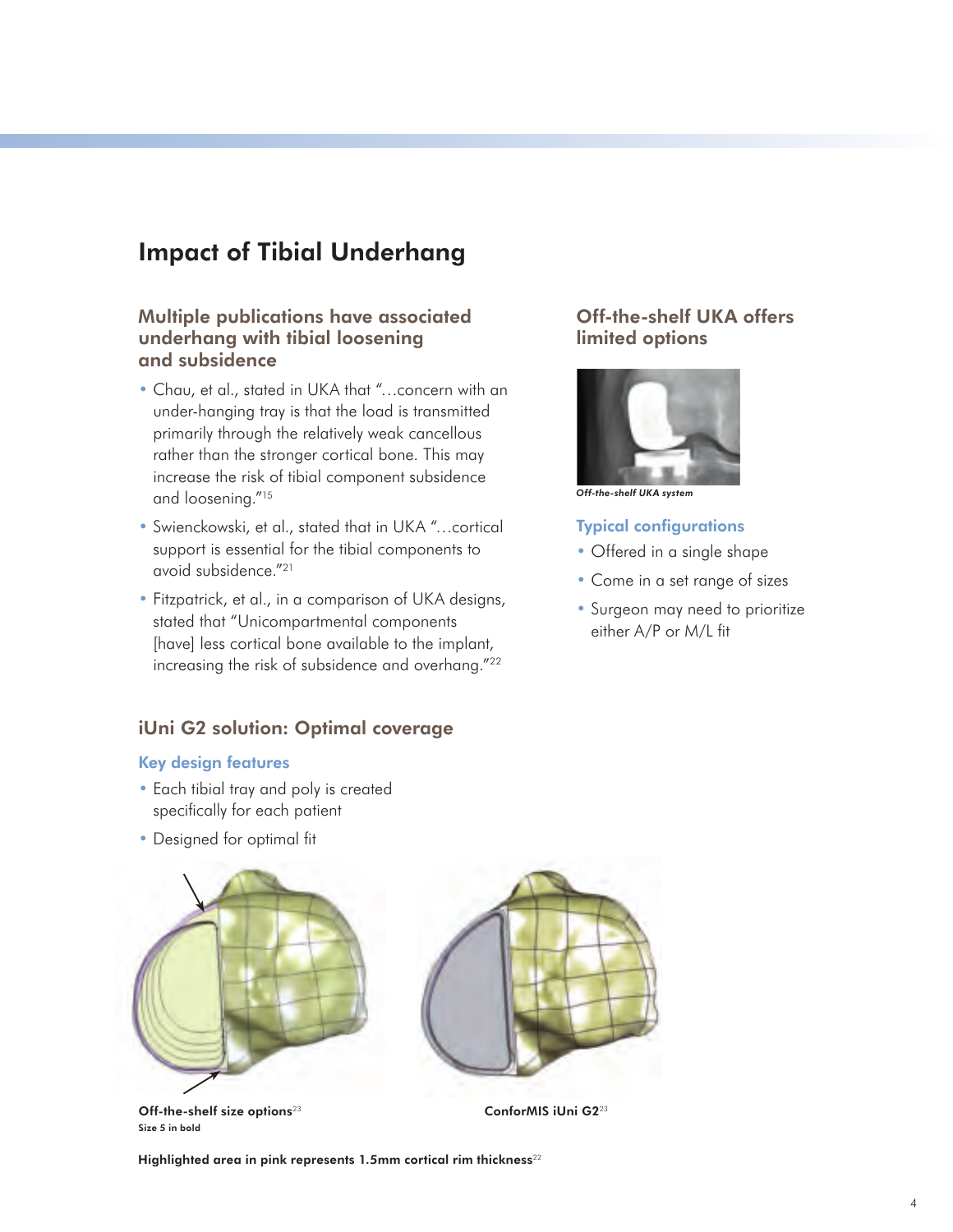## **Importance of femoral fit**

#### Impact of Femoral Fit on Patient Pain

#### Malaligned femoral components can cause loosening

A study of 47 UKA failures during the period of 2000-2008, identified that 16% were attributed to femoral malposition or sizing issues.<sup>14</sup>

#### Patella impingement can cause increased pain

A study of 99 UKA knees at mean 14 year follow-up identified that 28% had patella impingement and increased pain, typically when on stairs and rising from chairs.<sup>17</sup>



## **16% of failures attributed to**

*femoral malposition or sizing issues14*

#### iUni G2 solution: Unparalleled femoral fit

Key design features



Femoral pegs are 22° vs. mechanical axis to prevent "pistoning effect"

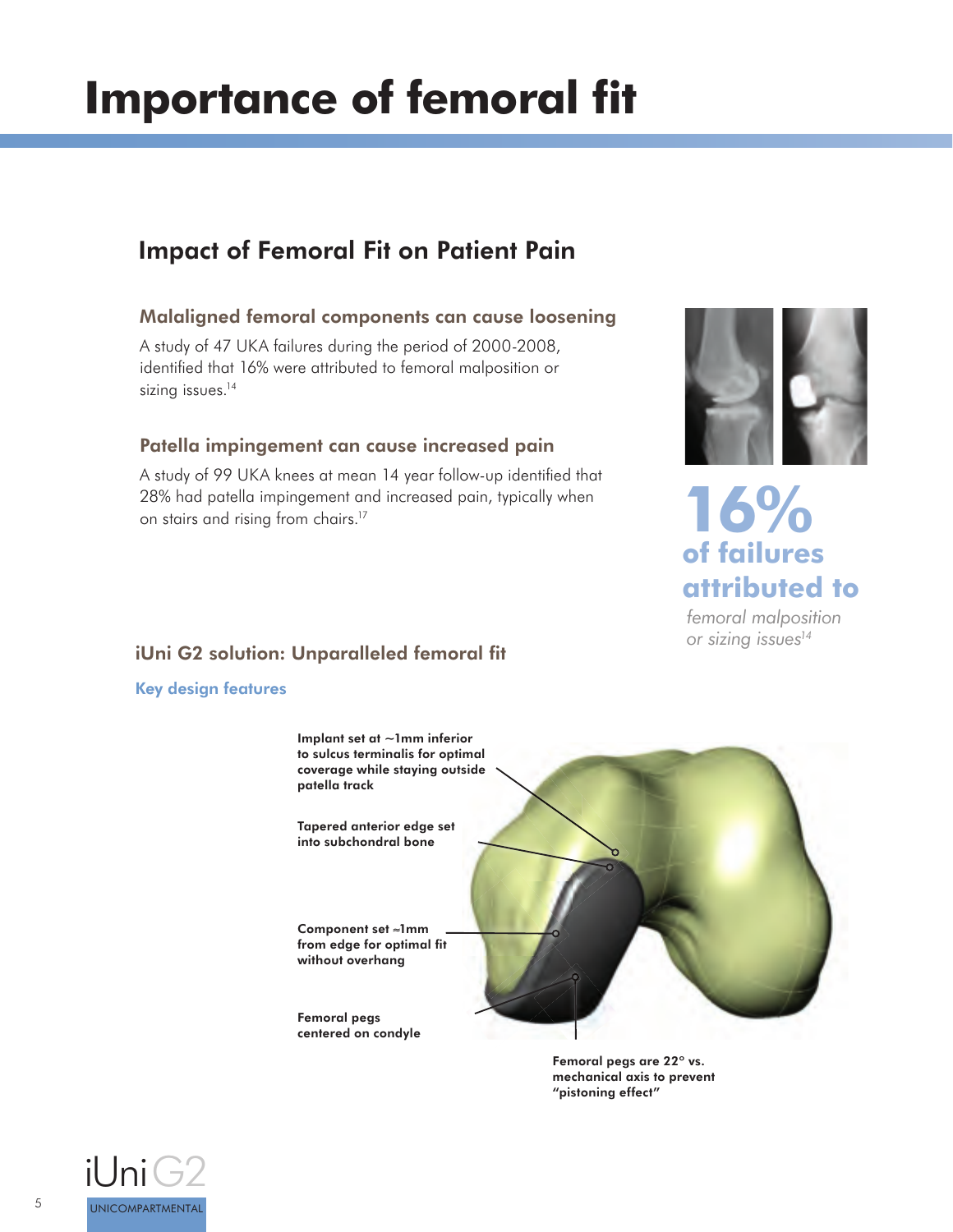#### Impact of Femoral Fit on Function

#### Anatomy of the femur varies

Femoral condyles have an asymmetrical shape and vary from patient to patient.<sup>24</sup>

#### Off-the-shelf systems offer limited options

A typical UKA system has the following femoral component configuration.

- A single shape
- A set range of sizes



#### iUni G2—an opportunity to maintain patients' anatomy

#### Key design features



Green line represents patient's sagittal J-curve at articulating surface level

Femoral component thickness approximates average cartilage thickness on the femur

Femoral component follows bone topography of the medial or lateral condyle, preserving the patient's natural sagittal curve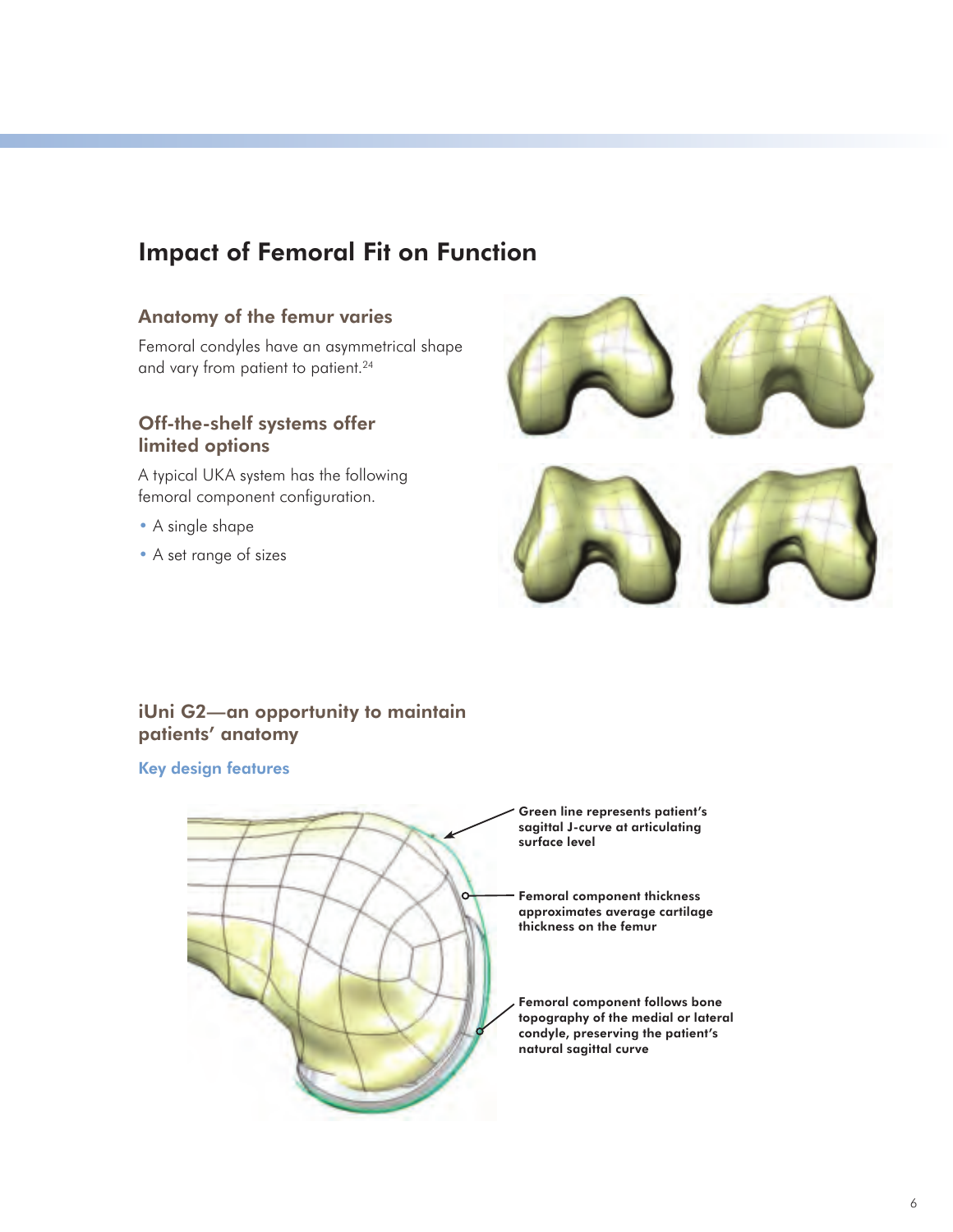## **Impact of implant design on long-term**

#### Mechanical Axis Alignment Can Impact Disease Progression and Polyethylene Wear

#### Slight 'undercorrection' can provide optimal results

- Studies have shown 'slight undercorrection' (e.g. between 171° to 179° post-operative varus angle in a medial UKA) can provide optimal results.<sup>25</sup>
- A follow-up study of 58 medial uni knees with mean 15 year follow-up, reported that 'overcorrected' knees (e.g. post-operative valgus angle in a medial UKA) had 92% more cartilage loss in the opposite condyle.<sup>25</sup>
- In the same study, 'significantly undercorrected' knees (e.g. ≤170° post-operative varus angle in a medial UKA) had 50% more poly wear vs. 'slight undercorrection.'25

#### **Slight undercorrection**

*provides optimal axis alignment*

#### iUni G2 solution: Intra-operative soft-tissue balancing

#### Key design features



patient-matched and pre-navigated

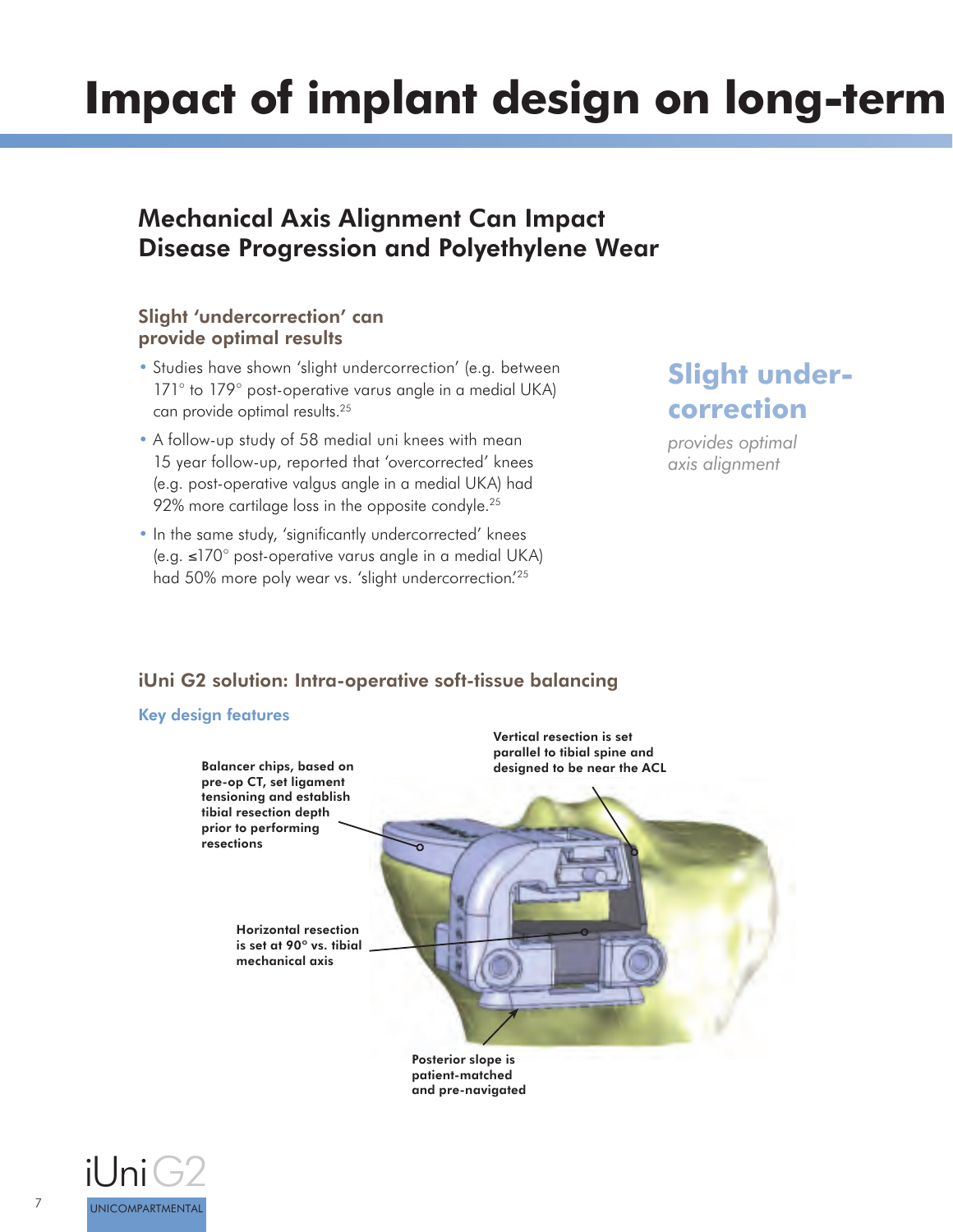## **m survivorship**

#### Other Factors Impacting Polyethylene Wear

#### Contact stress can impact topside wear

Reducing contact stress has been shown to reduce wear on the articulating surface of the poly insert.<sup>26</sup>

#### Poly/tray micro-motion and undersurface can impact backside wear

Studies have shown micro-motion can cause wear. In addition, examinations of explanted inserts have identified the poly undersurface as a second source of wear.27, 28



Micro-motion Index Comparison

#### iUni G2 solution: Engineered femoral and tibial components

#### Key design features

Femoral component and poly surface has a matched 1-to-5 ratio of increased contact area and less contact stress<sup>26</sup>

Interference fit of tibial insert minimizes micro-motion and, combined with the highly finished inside pocket, potential for backside wear<sup>31</sup>

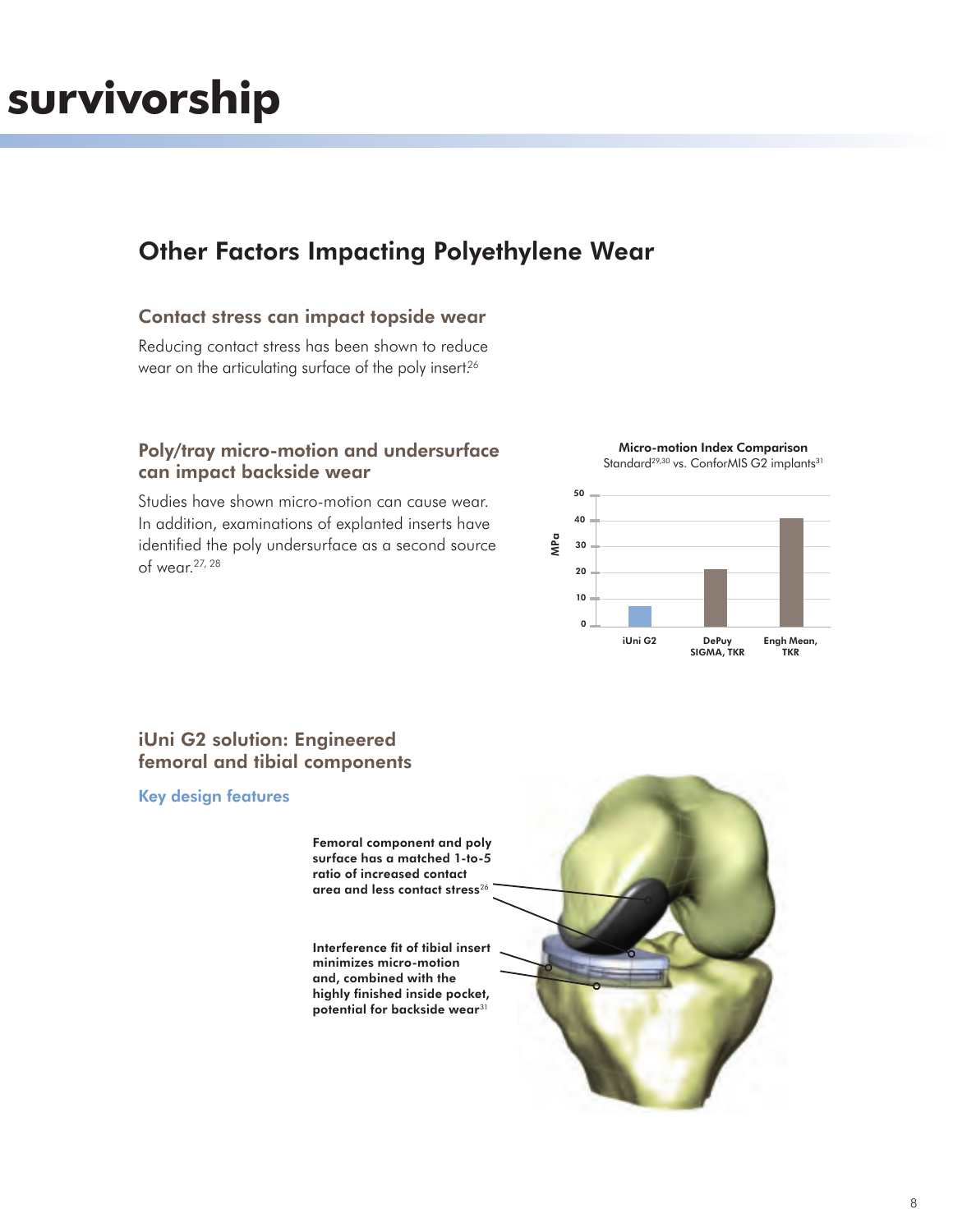# So,<br>Why iUni?

#### FIT

- Individualized fit that virtually eliminates overhang and sizing compromises
- Designed to follow the contour of each patient's anatomy
- Tibial tray designed for maximized cortical rim coverage and proper rotational alignment

#### SHAPE

- Individualized medial or lateral femoral J-curves
- Wear optimized by matching femur and tibial inserts for maximized surface contact area

#### SIMPLE SURGICAL TECHNIQUE

- Reduced number of intra-operative decisions such as implant sizing and rotation
- Mechanical and rotational alignment are pre-determined in the individualized iJig instrumentation
- iView surgical planning images for proper iJig placement and detailed resection values

#### OR EFFICIENCIES

- Simplified set-up and tear down
- Minimal instrumentation required
- Disposable system delivered in a single pre-sterilized box
- Reduced sterilization and inventory costs

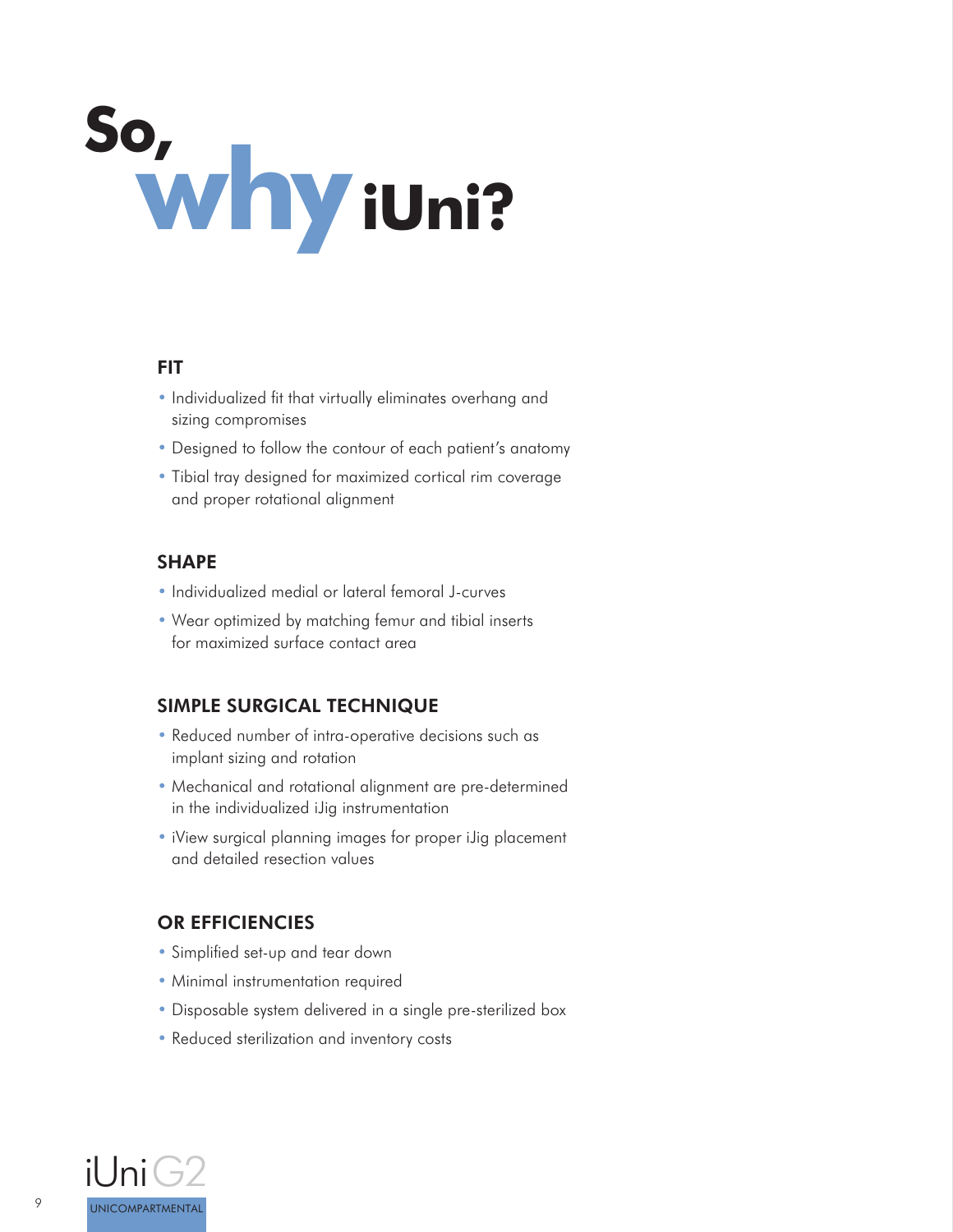# **references**

- 1. Rougraff B, et al.; "A comparison of tricompartmental and unicompartmental arthroplasty for the treatment of gonarthrosis"; Clin Orthop Relat Res; Dec 1991; Vol. 273: pp. 157–164
- 2. Patil S, et al.; "Can normal knee kinematics be restored with unicompartmental knee replacement?"; J Bone Joint Surg AM; Feb 2005; Vol. 87(2): pp. 332-338
- 3. Lastad-Lygre S., Pain and function in patients after primary unicompartmental and total knee arthroplasty; J Bone Joint Surg Am; Dec 2010; Vol. 92(18): pp. 2890-2897
- 4. Dalury D., et al.; "Unicompartmental knee arthroplasty compares favorably to total knee arthroplasty in the same patient"; Orthopedics; Apr 2009; Vol. 32(4): pp. 253
- 5. Laurencin C; Unicompartmental versus total knee arthroplasty in the same patient: A comparative study; Clin Orthop Relat Res; Dec 1991; Vol. 273: pp. 151-156
- 6. Newman JH, et al.; Unicompartmental or total knee replacement? 15 year results of a prospective, randomized controlled trial; J Bone Joint Surg Br; Jan 2009; Vol. 91-B(1): pp. 52-57
- 7. Berger RA, et al.; "Results of Unicompartmental Knee Arthroplasty at a Minimum of Ten Years of Follow-up"; J Bone Joint Surg Am; May 2005; Vol. 87(5): pp. 999-1006
- 8. Davidson, D., et al.;" Hip and Knee Arthroplasty Annual Report; National Joint Replacement Registry; Australian Orthopaedic Association; 2011; P112
- 9. Furnes, O., et al.; "Failure Mechanisms After Unicompartmental and Tricompartmental Primary Knee Replacement with Cement"; JBJS; Mar 2007; V89-A:N3;PP519-525; doi:10.2106/JBJS.F.00210
- 10. Sundberg, M, et al.; "Annual Report 2011 The Swedish Knee Arthroplasty Register; Dept. of Orthopedics, Skåne University Hospital, Lund; 2011; Part II, P23
- 11. Gioe, T., Et. Al.; "Analysis of Unicompartmental Knee Arthroplasty in a Community-Based Implant Registry"; CORR; Nov 2003; Number 416, pp. 111–119; DOI: 10.1097/01.blo.0000093004.90435.d1
- 12. Citak, M., et. al.; "Failed Unicompartmental Arthroplasty : Analysis of 471 Cases"; AAHKS Annual Meeting; Nov 2012; Poster #58
- 13. Epinette, J., et al.; "UKA knee arthroplasty modes of failure: Wear is not the main reason for failure: multicentre study of 418 failed knees"; Orth& Traum: Surgery & Research (2012) 98S, S124—S130
- 14. Fehring, TK, et al.; "Early Failures in Unicondylar Arthroplasty"; Orthopedics; Jan 2010; V33: Issue 1:pp.1124-10
- 15. Chau, R., et al.; "Tibial component overhang following unicompartmental knee replacement - does it matter?"; The Knee; 2009; V16:pp. 310-313
- 16. Gudena, et al., "A Safe Overhang Limit for Unicompartmental Knee Arthroplasties Based on Medial Collateral Ligament Strains: An In Vitro Study"; JOA; 2012
- 17. Hernigou, P, et al.; "Patellar impingement following unicompartmental arthroplasty"; JBJS(Am); July 2002; V84-A(7); pp. 1132-1137
- 18. Hernigou, Ph., et al; "Alignment Influences Wear in the Knee after Medial Unicompartmental Arthroplasty"; CORR; Jun 2004; V423:pp.161–165
- 19. Fitz, W.; "Unicompartmental Knee Arthroplasty with Use of Novel Patient-Specific Resurfacing Implants and Personalized Jigs"; J Bone Joint Surg Am; 2009; V91- 1:P69-76
- 20. ConforMIS data on file
- 21. Swienckowski, J, et al.; "Unicompartmental Knee Arthroplasty in Patients Sixty Years of Age or Younger"; JBJS;2004
- 22. Fitzpatrick, et al.; "Statistical design of unicompartmental tibial implants and comparison with current devices"; The Knee; 2007; V14:pp. 138–144
- 23. ConforMIS data on file
- 24. Mensch, et al.; "Knee morphology as a guide to knee replacement"; Clin Orthop Relat Res; Oct 1975; V112 pp. 231:241
- 25. Hernigou, Ph., et al; "Alignment Influences Wear in the Knee after Medial Unicompartmental Arthroplasty"; CORR; Jun 2004; V423:pp.161–165
- 26. Steklov N, Slamin J, Srivastav S, D'Lima D. Unicompartmental Knee Resurfacing: Enlarged Tibio-Femoral Contact Area and Reduced Contact Stress Using Novel Patient-Derived Geometrics. The Open Biomedical Engineering Journal. February 2010, 4, 85-92
- 27. Parks,, NL., et al.; "Modular Tibial Insert Micro-motion"; CORR; Nov 1998; V356: pp.10–15
- 28. Wasielewski, RC, et al: "Tibial insert undersurface as a contributing source of polyethylene wear debris"; CORR; Nov 2002; V345: pp. 53-59
- 29. J. Slamin. A new cobalt chrome tibial tray and moderately cross-linked tibial insert is added to the PFC Sigma modular knee system, Slamin, DePuy Orthopaedics, Inc.; Technical Paper, 2005
- 30. G. Engh, Tibial baseplate wear; a major source of debris with contemporary modular knee implants, AAOS, 67th Annual Meeting-Scientific Exhibit, Orlando, Florida.
- 31. Steklov N, Chao N, Srivastav S. Patient-Specific Unicompartmental Knee Resurfacing Arthroplasty: Use of Novel Interference Lock to Reduce Tibial Insert Micro-motion and Backside Wear. The Open Biomedical Engineering Journal. July 2010, 4, 151-156

10

**ANTIQUES**